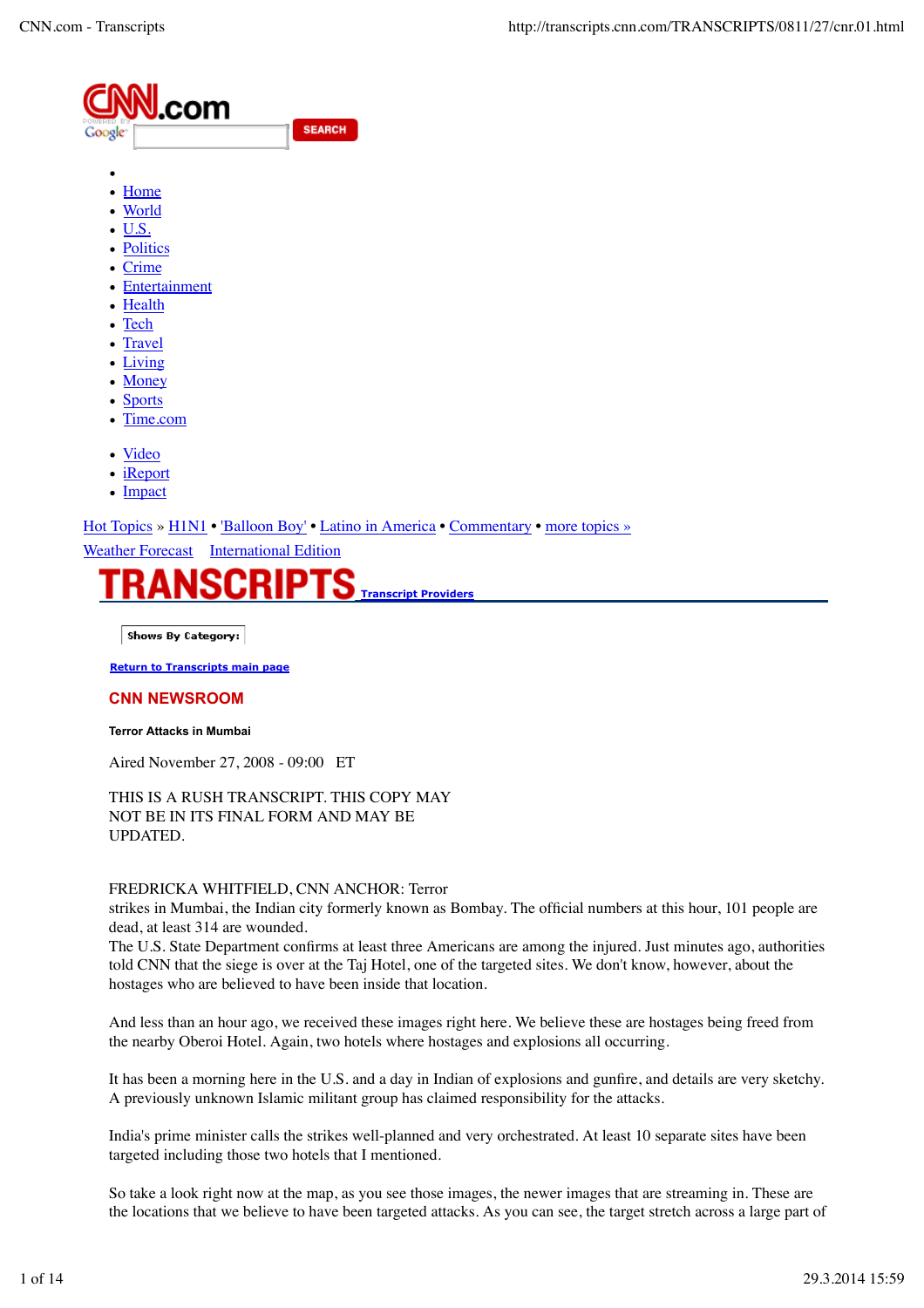Mumbai's southern peninsula. To the north a hospital, a train station. To south a cluster of restaurants, upscale hotels are on the coast. To the east and the west, there you see.

Witnesses say the attackers were armed with assault rifles, hand grenades and explosives.

A hostage standoff unfolding this morning in the nearby Oberoi Hotel. Here explosions and gunfire as well.

CNN's Phil O'Sullivan is on the site there at Oberoi and he joins us on the phone right now.

What can you tell us right now, Phil?

PHIL O'SULLIVAN, CNN PRODUCER: I'm standing outside the Oberoi Hotel about 35 meters from the main entrance. And the good news, you just mentioned before, Fredricka, that they'd actually allowed 10 hostages to come out of the hotel, out the front entrance, and they just recently pulled up a big white bus out the front gate. It's a shuttle for those of us who are inside. They feel comfortable now to put those buses right out in front of the main entrance.

I'll be honest, it's been a dramatic day. And in the last couple of hours, there's still explosion, we've seen explosions going throughout the afternoon. And at one point a very sustained and very, very, very loud and aggressive sounding firefight going on between what sounded like machine gunfire went on for quite some time, probably three minutes.

It was coming out of the front of the hotel initially. Everybody moved around the back when it got a bit dangerous and then the gunfire started coming out of the back of the hotel as well. We don't know who was firing, we don't know who they were firing at.

One of the main problems, nobody knows how many hostages are in the hotel or how many gunmen are in the hotel. It's very difficult for the military to go in there and sort of try and sweep floor by floor, get rid of these gunmen so they actually can bring these hostages out safely -- Fredricka?

WHITFIELD: So Phil, just to recap for me now, just to help me understand this, when we say that we believe the situation may be over at the Oberoi Hotel, yet we're still unclear how many hostages were being held against their will, how many suspected terrorists may be involved, can you help me understand how it is authorities are saying the situation is over? What is it that they have control of right now?

O'SULLIVAN: Well, in terms of (INAUDIBLE) the Taj Mahal Hotel, first thing (INAUDIBLE) when there was actually hostages coming out the front door. Minutes before one of the officials from the Maharashtra police, the Mumbai police, said the situation would be over within minutes.

As the hostages came out there was a gun fight in front of the hotel and you know media standing around within about 17 meters and we were a full-arm gunfight, shots being fired back and forth. And the hostages that were coming out and standing in the -- stepped down to the foyer of the hotel, (INAUDIBLE), watching this gunfight take place right in front of them.

And it's very difficult for the authorities to (INAUDIBLE) get control over. The Taj Hotel, gunfire and explosions and more fire in the building all day. You know (INAUDIBLE) a very similar situation. (INAUDIBLE) more explosions.

There's certainly no sense (INAUDIBLE) that this is totally under control (INAUDIBLE). And that's (INAUDIBLE) feeling, (INAUDIBLE), when they started at 10:00 last night they have continues on for the next 22 hours here.

Really, the situation here at this hotel doesn't feel like it's over. (INAUDIBLE) WHITFIELD: And Phil, just because, you know, we're talking about a huge distance, so we've got a lot going on in that area, but it is a little difficult to hear and understand everything that is being said so because of this delay and interference in our cell phone line, do you mind speaking a little slower?

O'SULLIVAN: Sure.

WHITFIELD: And giving us information again?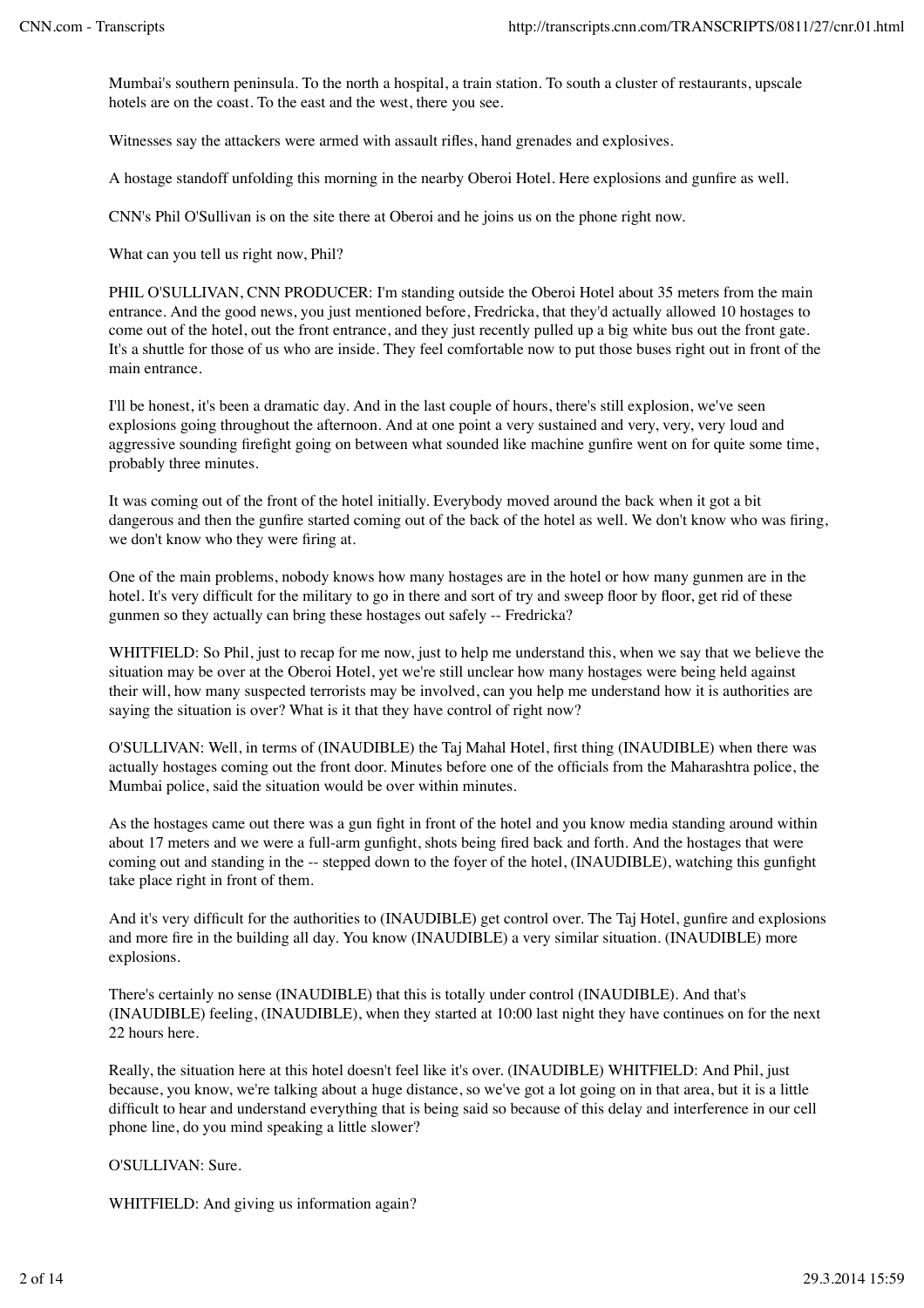O'SULLIVAN: OK. So, basically, it doesn't seem to be any control over the situation by the authorities at the moment. Certainly when I was at the Taj earlier, there was hostages coming out and there was a gunfight taking place as they were moving hostages from the hotel.

Here at the Oberoi Hotel, there's still a standoff very much in place. The authorities don't have control.

WHITFIELD: OK. Phil, Phil O'Sullivan, let me just ask you to take a pause for a moment. We're going to join CNN international right now.

Sara Sidner there on the scene.

SARA SIDNER, CNN CORRESPONDENT: Let me ask you, sir.

UNIDENTIFIED MALE: Yes, yes, yes.

SIDNER: Come talk to me. Come talk to me. Come talk to me.

(CROSSTALK)

SIDNER: Tell me. Tell me.

(CROSSTALK)

WHITFIELD: OK. We believe that is outside the Taj Hotel. That was the second hotel that we've been describing this morning where there have been reports of explosions, hostages being taken there, as well, and authorities trying their best to get a handle on the situation.

Where Sara has been, Sara Sidner, our correspondent there in Mumbai, has been for a good part of the morning outside the Taj Hotel. It has been a very tenuous situation, at best.

A number of reporters, live cameras, outside the scene where she has been standing, as well as a number of citizens who have just been streaming about, trying to get a handle on what's taking place there at the historic 105-year-old hotel, Taj Hotel, very opulent hotel, a surprise to many that this would be a target in this very important financial district of India.

Peter Bergen is on the phone with us, I understand. He's joining us now to give us an understanding. Peter, what we know -- you're joining us from which city?

PETER BERGEN, SENIOR FELLOW, NEW AMERICA FOUNDATION: Washington, D.C.

WHITFIELD: OK. Well, we have heard that there have been some e- mail correspondence from a group claiming responsibility. Let's try and delve into this group for one. And then number two, why it is that you believe Mumbai would be targeted, these opulent hotels as well as hospitals and a train station all targets today.

BERGEN: Well, yes, the group that claimed responsibility, the Deccan Mujahideen, is a group we've never heard of before. It might be an offshoot of a group called the India Mujahideen which is a group that has conducted attacks, bombing attacks in Bombay in the past.

Their motivations, I mean, we know they've asked for people with British and American passports when they attack these targets. Also, something that has seems to have not got a lot of attention yet. But they also seem to have targeted an orthodox Jewish center in Bombay.

So a group which defines by anti-American, anti-British, anti- Jewish and also attacking, you know, five-star hotels likely to house a lot of westerners, a lot of foreigners.

We've seen hotel attacks by al Qaeda and its affiliates, very many of them over the last several years and attack against the Hilton in Egypt, attacks against three American known hotels in Amman, Jordan, a recent attack, Fredricka, as you probably recall, in Islamabad against the Marriott Hotel the last several months.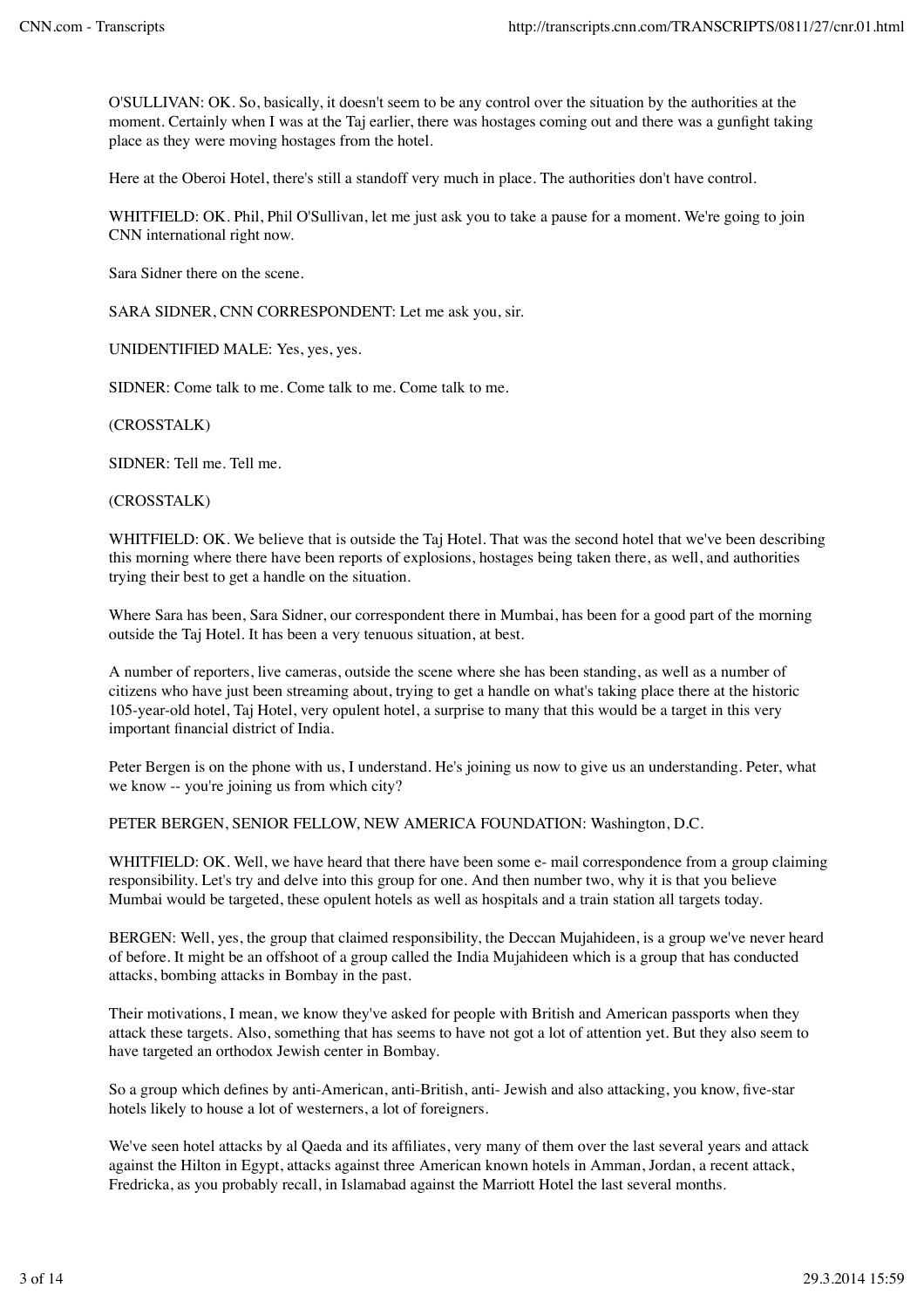So you know, hotels are soft targets, are likely to house westerners that, by definition, in the hospitality business, they can't be turned into fortresses. They're very easy targets.

Now these attackers were not suicide attackers in a conventional sense except all of them surely knew that they were going to go into an operation in which there was a very high likelihood that they would be killed.

Multiple targets. So we still don't exactly know who is behind this. The Indian prime minister has said that there appears to be external links, which is Indian code for Pakistan -- some Pakistan link.

Pakistani militants have attacked in a very similar operation back in 2001, sending in guys with weapons and grenades attacking the Indian parliament. That was in 2001. That was a Lashkar-e-Taiba, a Kashmiri militant group.

Could Lashkar-e-Taiba be involved in this as our Kelli Arena has been reporting? That's certainly one possibility. But at the end of the day, obviously, an Islamist terrorist group defined by its anti- westernism and also probably trying to create problems and tensions and probably succeeding in creating tensions between tack Pakistani and India, Fredricka. WHITFIELD: And because it is still an active situation, there are potentially still hostages being held, we understand now that the anti-terror task force leader as well as other top officers have been killed there.

It would seem as though what has been made extra vulnerable is law enforcement there, to get a handle of this but at the same time the government's trying to figure out who is response for this. The priority here would be which?

BERGEN: Well, you know, one interesting thing, as you say, the fact that the leading counterterrorism official was killed along with a lot of his staff, that reminds me a little bit of 9/11 where, you know, New York City's emergency response center was located in the World Trade Center.

So, of course, when you do this you make the response that much more complicated. We're not getting really good information, it seems, from the Indian authorities about very basic things such as a number of hostages in these buildings, the number of terrorists who still remain there.

So it's extremely uncoordinated. On the other hand, when you have so many terrorist attacks happening simultaneously it would overwhelm any organization trying to get a handle on what's go on.

WHITFIELD: And you mentioned, you underscored that India, this region, no stranger to terror attacks, very sophisticated ones, exemplified like what we're seeing today.

However, a lot is going on around the world in terms of terrorism. We've got on the Somali coast, you've got the pirating, you've now this situation in India and then in Thailand with the airport being seized.

Do you see any connection to all of these acts of terror taking place around the world right now?

BERGEN: Not really, Fredricka. I mean, you know, we also have this report in New York -- coming out of New York that al Qaeda was planning to attack the subways in New York City.

But you know, al Qaeda's always planning an attack on the United States. The question is capabilities and their ability to attack the United States right now is very, very low. Very hard to get terrorists into the country.

American Muslim communities rejects the al Qaeda ideological virus and it doesn't appear that there are al Qaeda sleeper cells here in the United States.

So I think, you know, the threat to the United States is quite low, as it happens, not for a want of desire by al Qaeda but because of a lack of capability. But as -- you know these kinds of attacks that we saw in the last 20 hours in Mumbai, these attacks are very easy for groups following an al Qaeda ideology to mount. I mean these are soft targets. We can't protect everything. And of course, these kinds of attacks, particularly on hotels, we're going to see more of in the future, unfortunately.

# WHITFIELD: Sadly.

All right. Peter Bergen, national security analyst, thanks so much joining us from Washington.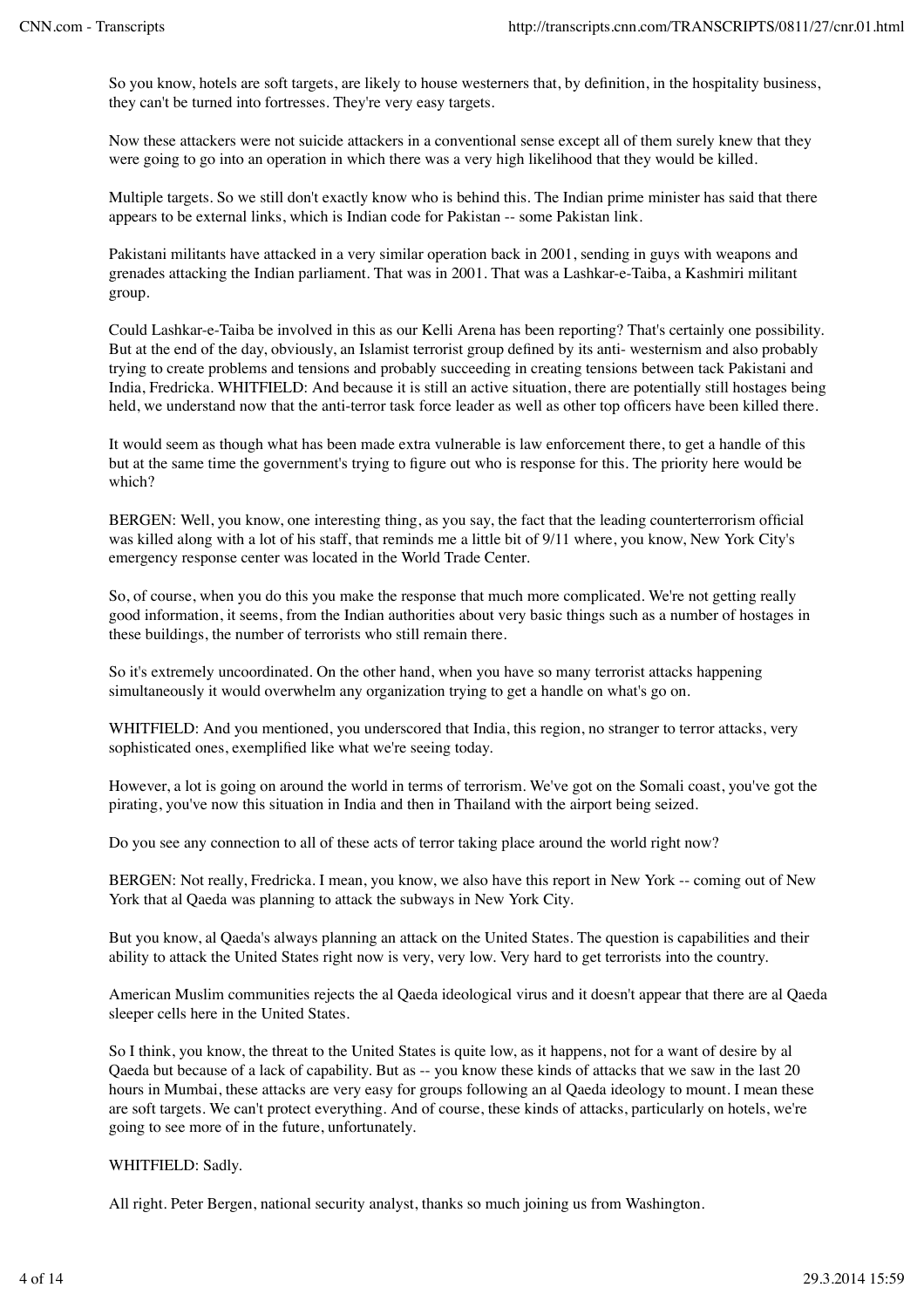Peter will continue to join us to help make sense of what's taking place there in India, in Mumbai, also known as Bombay. Many locations being targeted by these terrorists and many hostages being held and, of course, the law enforcement being made very vulnerable as well because many their top officers have also been killed in all of this.

We'll continue to watch the situation here on this Thanksgiving Day here in the States.

Meantime, we also have breaking news out of Iraq. Lawmaker there have approved a security pact that defines the future U.S. role in Iraq. Under the terms, American troops can remain in the country three more years. Iraq will have strict oversight over the U.S. forces.

Debate over the issue sparked massive street protests in Iraq's capital. The measure now goes to the presidential council for approval.

And now response coming in this country on what's taking place in India. President-elect Barack Obama being briefed on the situation in Mumbai. We're also getting reaction from the White House. We'll be going live to both Washington and Chicago for a full report on the reaction at the violence taking place out of Mumbai.

Much more straight ahead here in the NEWSROOM.

#### (COMMERCIAL BREAK)

WHITFIELD: Sadly, an update now on this breaking news taking place in India. A group believed to be freed hostages, walking out of the Oberoi Hotel in Mumbai today.

Earlier new gunfire and explosions erupted at the Oberoi and the Taj Mahal hotels just a short time ago. Authorities told CNN that the siege at the Taj Hotel may be over.

The two hotels are among at least 10 sites targeted by the terrorists in a wave of coordinated attacks. Authorities now saying 125 people have been killed and another 327 wounded.

Again, these new images of what we believe to be people who were held at these hotels, hostages now being released.

Sara Sidner is in Mumbai. She's been outside the Taj Hotel.

Sara, we saw you moments ago live, a number of people who seemed very upset around you. Can you describe the situation for us?

SIDNER: Basically we're standing just outside of the Taj. We've been (INAUDIBLE) 20 or so hours (INAUDIBLE). It just so happens that the situation at the time (INAUDIBLE) we've noticed that the army has come out of the Taj.

They have been sending in ambulances much close that appear to be picking people up and leaving the Taj. So the situation with the Taj and the possible terrorists inside and hostage seem to be over. That is what authorities were telling us.

As we were standing outside talking to (INAUDIBLE), a large group of people came around, they were chanting, many of them young, smell of alcohol on their breath, frankly, they were standing very, very close.

And suddenly there's chaos erupted and they started grabbing us and you know, pushing and suddenly they pushed our cameraman backwards and over and feeling very aggressive and they were kind of yelling at us, why are you reporting? Why are you reporting this? We're Mumbaiers (ph) is what they said.

So there was a certain sense of -- a bit of a (INAUDIBLE) mentality just for about 15 minutes. (INAUDIBLE) as people are getting pretty aggressive. And then they -- police finally moved in after about five, 10 minutes after we fought our way through the crowd and took this sort of crowd of a younger generation and a few people in their late 40s off.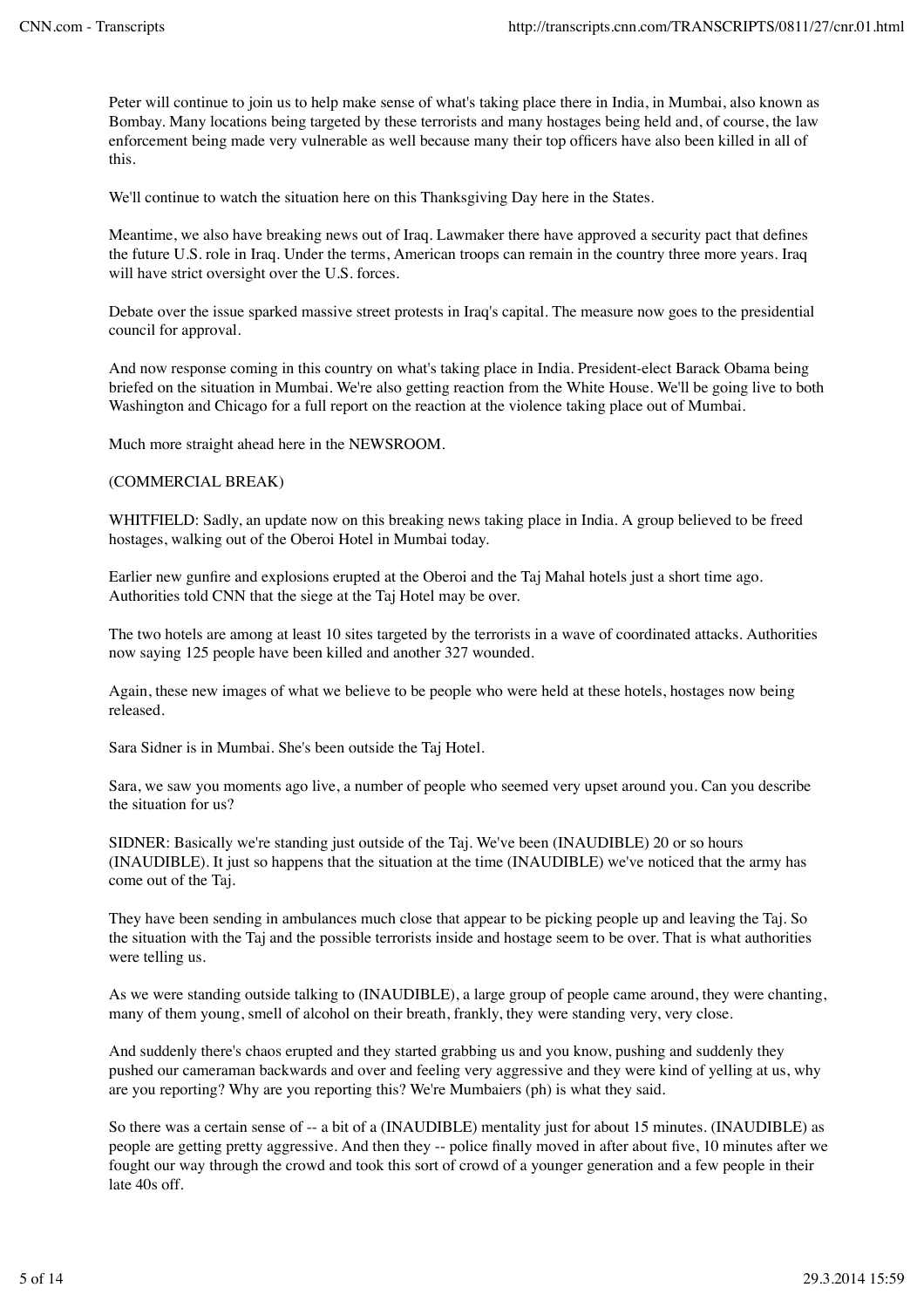And so the siege is -- it's back to what it was before this (INAUDIBLE) got out of (INAUDIBLE) and out of control. But they -- it has nothing to do with the scene that's been here and the hostage situation or at least the situation inside the Taj Hotel that's been going on for the past 22 hours -- Fredricka?

WHITFIELD: Yes. OK. OK. Thanks for that clarification. I know tempers are high, obviously. This has been a devastating hit for Mumbai, for India, as a whole. And people are very clearly upset over what's transpiring there.

Now when you describe that authorities say that the situation may be over at the Taj Hotel, will they give any more details about what constitutes being over? We still haven't seen the release of or the apprehension of these suspected terrorists.

We did see some images of people being released, presumably hostages. But can authorities give you any more detail or are they giving you any more details of what constitutes it being over?

SIDNER: I wish they (INAUDIBLE). But this has been (INAUDIBLE) a lot of the other media -- members of the media, (INAUDIBLE), they're really kind of separate from us. So we still don't know just yet whether or not they have taken the terrorists down? Have they arrested them? Has there been shootings inside where people have been injured or killed?

We do not know. And we also cannot see into these ambulances. (INAUDIBLE) They drove off with their sirens and their lights going.

WHITFIELD: I'm sorry, you, said you did -- I'm sorry, there was just a break in the cell phone line. You said you did see these ambulances depart...

SIDNER: Yes.

WHITFIELD: ... with sirens going. So presumably...

SIDNER: Yes.

WHITFIELD: ... injured inside. OK.

SIDNER: We saw at least two of them, went and go up to the front of the hotel, stop for a few minutes, and then put the lights on and then (INAUDIBLE) a couple of times and drive off.

But we couldn't see inside. And so, you have a sense of you're not sure what you're looking at, if you're looking at people who were inside the hotel are being taken to the hospital or, you know, what exactly you're looking at that point.

And authorities have been very, very hush-hush on exactly what is going on. I have to tell you that they have moved (INAUDIBLE) ambulances that were here earlier away and they are gone now. And there are just a few, two or three, left.

The scene has definitely died down quite a bit. But there is still a scene or still bright lights being shown on the right hand portion of the Taj, but right now we're all standing around wondering what's going to happen next, if police are going to finally come out and tell us something, or if the army is going to come out and tell us something -- Fredricka.

WHITFIELD: And Sara, you know, we're seeing images -- I know you're not in front of a monitor, and you can't, you know, show and tell a little bit about what we're seeing, but we just saw images of what appeared to be inside the Taj Hotel and there seem to be some law enforcement officers walking around it.

Now we're looking at exteriors of the Oberoi Hotel and these live images. It's nightfall now. This has been transpiring all day there. You're outside the Taj Hotel...

# SIDNER: Yes.

WHITFIELD: ... a few blocks away. This 105-year-old building, hotel, is huge, is it not? Describe to me how many...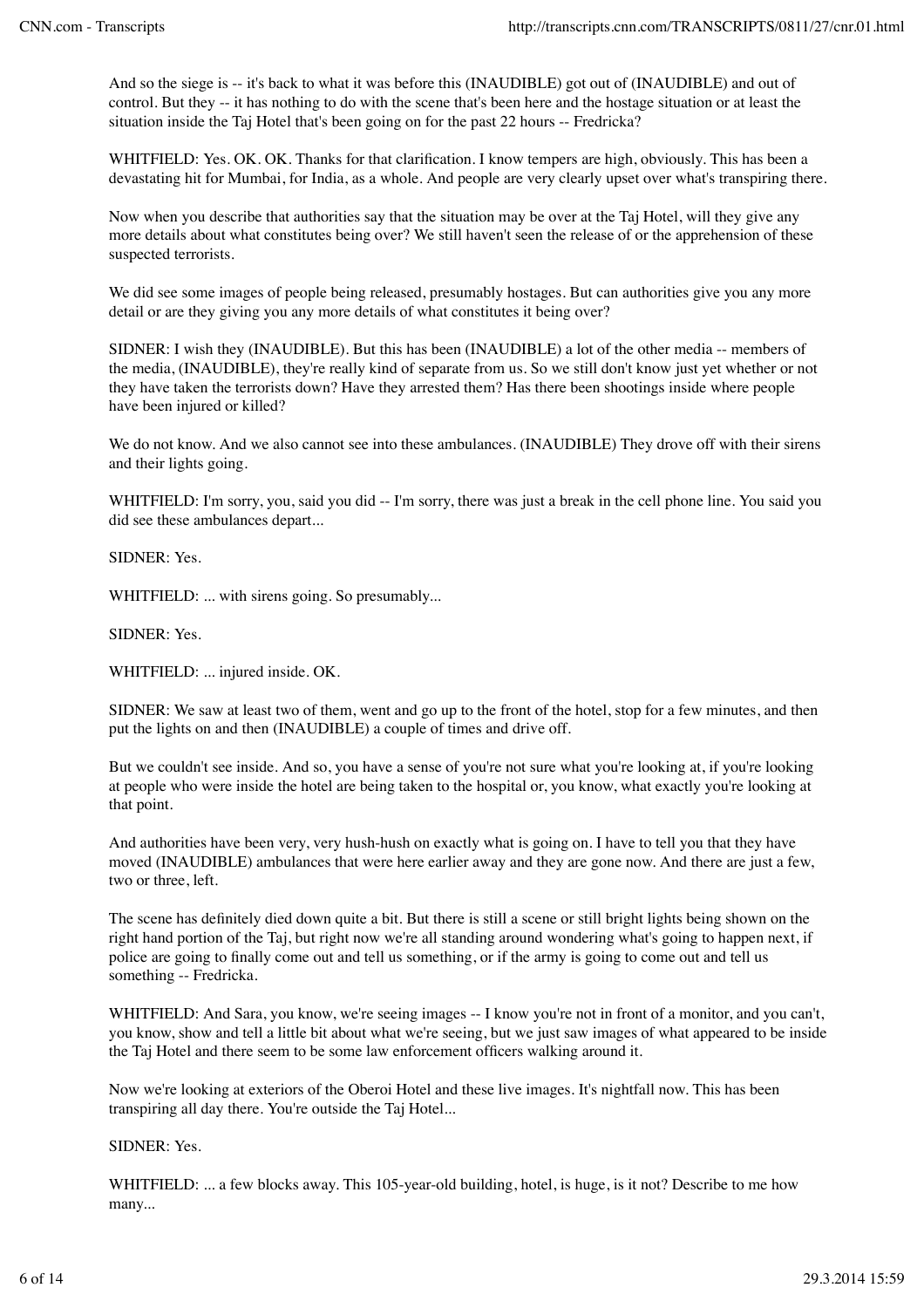SIDNER: Yes.

WHITFIELD: ... blocks and why it's difficult from your vantage point to be able to see all activity that's taking place in this hotel? How many blocks does it seem to take up?

SIDNER: It look likes it takes -- would take up about two city blocks. Both length and width wise. It's a large, beautiful structure with many, many rooms inside, hundreds of rooms inside. And people come to just to be.

They don't even have to go in to get the beauty of this place. And so it is a large structure. It is kind of hard to see around corners when they've cordoned off. I mean we are literally stuck on one side, the very sort of front of it. We can't see to the right, left or behind of what's going on back there.

WHITFIELD: OK, and let me just interrupt you for a second, Sara, because now, now we're looking at the Oberoi Hotel.

#### SIDNER: OK.

WHITFIELD: ... a few blocks away from where you are, the Taj Hotel. These are live images now coming from our sister station there outside the Oberoi Hotel. And now you can see flames just beyond some trees there, fire burning at the Oberoi Hotel.

We know that this really began earlier in the day, both hotels with explosions being heard and felt. We saw fire coming out of the Taj Mahal Hotel and now we're seeing fire at nightfall there in Mumbai inside -- at the Oberoi Hotel.

And now we're looking, Sara, at some images of inside the Taj Hotel.

#### SIDNER: OK.

WHITFIELD: It looks like some law enforcement folks there. There occasionally appears to be civilians or tourists, people who presumably were staying at the hotel.

So Sara, take us back at those harrowing moments that a number of people experienced there at the Taj Hotel being told by the hotel if they're in their rooms to stay in their rooms, to turn off the lights, to close the shade and at the same time, the suspected terrorists were asking to see passport, singling out British and Americans.

Describe all that for me. Piece it together if you will.

SIDNER: So last night about 10:00, 10:30 all of this went down here at the Taj. The story is, is that these groups of men with grenades, holding, you know, AK-47s guns, were walking down the street from one place, this cafe where they had shot up the cafe, both inside and out.

They still literally walked down the street, according to witnesses, and they came into the Taj Hotel and started doing the same, randomly firing. They were firing at the poolside. We know there have been people killed, apparently, at poolside who were just sitting around, trying to enjoy Mumbai and trying to enjoy this fabulous hotel.

And then witnesses said, look, we were inside, they were specifically asking for people who had American or British passports specifically making an important part of their game plan, so to speak, and wanting to single them out according to witnesses.

So they're basically the hostages of people that were holding American or British passports.

So imagine you're in this hotel. Suddenly you hear, you know, loud noises, gunfire and you're told, get in your rooms, close the door, shut all of the lights off, no television, nothing. You are cut off from communication. And you're told not to come out unless you know there's a -- there is a safe voice on the other side of the door.

And so some of these people, if in fact they've been able to bring out people so far from the Taj, have been sitting in there for 20 hours wondering what to do and if they're going to be next, so to speak, because authorities --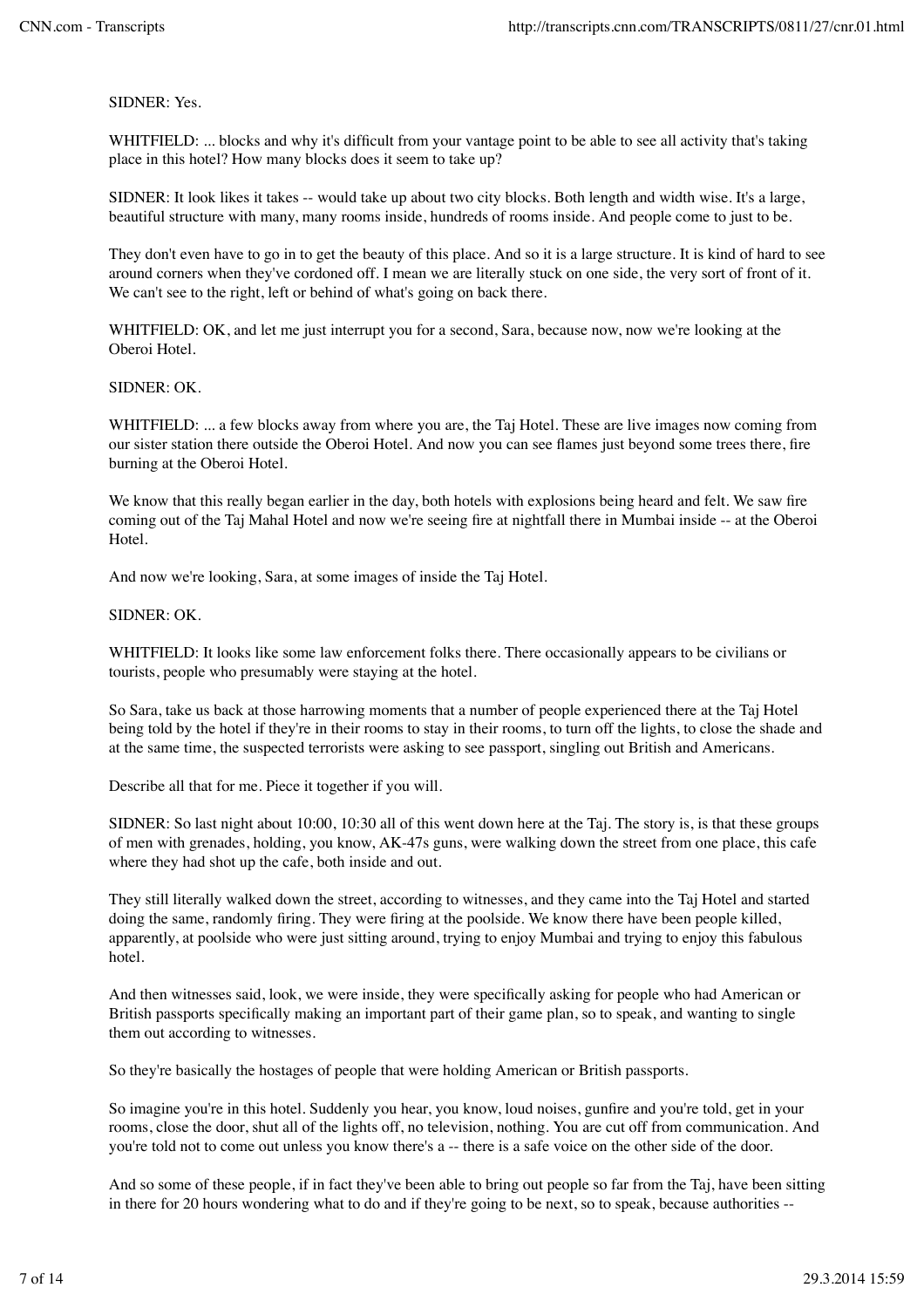there were terrorists still inside the Taj just three or four hours ago.

That is the report that came to us from authorities. So here they are waiting and wondering, and then fire breaks out for the second time on the 4th floor of the Taj. There was a large fire. We saw it ourselves coming out of the window. And so then you've got the problem of smoke and fire.

And then what do you do? Do you stay in your room or do you go out and risk being shot or hurt by the terrorist or by the army that doesn't realize you're in there?

It is a terrifying situation for those who may still be inside the Taj. We're just waiting to find out the very latest possibly, Fredricka.

WHITFIELD: And so now, Sara, all that complicated by the fact that you may have a crippled law enforcement, the army, police able to respond with the anti-terror task force leader and top officers being killed.

Were they singled out in this -- in these series of attacks? How is it that they were killed as well or taken out by the suspected terrorists?

SIDNER: You know, that is -- that's the question a lot of people are asking. Were they targeted or did they happen to be in the wrong place at the wrong time, so to speak? And no one knows really the answer to that.

But certainly a big blow to lose the commander, the command that a lot of people were looking to, to deal with these terrorist situations and who was quite looked upon highly here in Mumbai and across India.

So that was a big blow. And obviously that's going to affect the troops, so to speak, when they're out dealing with all of this. But it appears (INAUDIBLE) at the Oberoi there were several hostages that were freed over the last company of hours and so it appears here at the Taj, there's definitely a sense that things are over and having authorities say, look, we're telling you, this is a done deal.

But that there are still vehicles here, police vehicles here that are just standing by.

WHITFIELD: And so, Sara, while you and I are speaking, and you're unable to see our monitor, but just to explain to people who are watching. On right hand side of your screen, you're seeing images from previously shot at the Oberoi Hotel where it appeared as though -- and now you're seeing part of the Taj Hotel -- where it appeared as though there may have been a suspected terrorist kind of in the window as you saw that red circle around him and you see outside, all the people outside.

And then on the left is the Oberoi Hole where it's an active fire right now at nightfall there after a day of chaos and to the right, again, now, Sara, we're seeing some -- perhaps a body being taken out into -- in one of those ambulances that you talked about being outside the Taj Hotel.

Some ambulances you've actually seen depart from that location. Now as you described earlier, Sara, that a number of, you know, hotel guests were being given those instructions to stay inside, et cetera.

Is there any account whatsoever by law enforcement or whomever about how many people, residents of that hotel, that may actually still be in there or how many actually got out safely before utter chaos really erupted here?

SIDNER: That is the most frustrating part of all of this. No one has been told any kind of definite number as to how many people are still inside and how many people were let out -- actually escaped.

We know that there were quite a few people that escaped because people were able to, you know, see them come out themselves and they came and talked to some of the media members. But the reality is that the authorities have been very tight-lipped on that situation.

I should mention to you, you mentions ambulances and we were talking about that. Well, we went by one of the hospitals today to see if we can find people who can tell us what was going on and maybe family members outside.

We noticed one gentleman, that was the Taj -- obviously worked for the Taj. He had a Taj chef's outfit on and has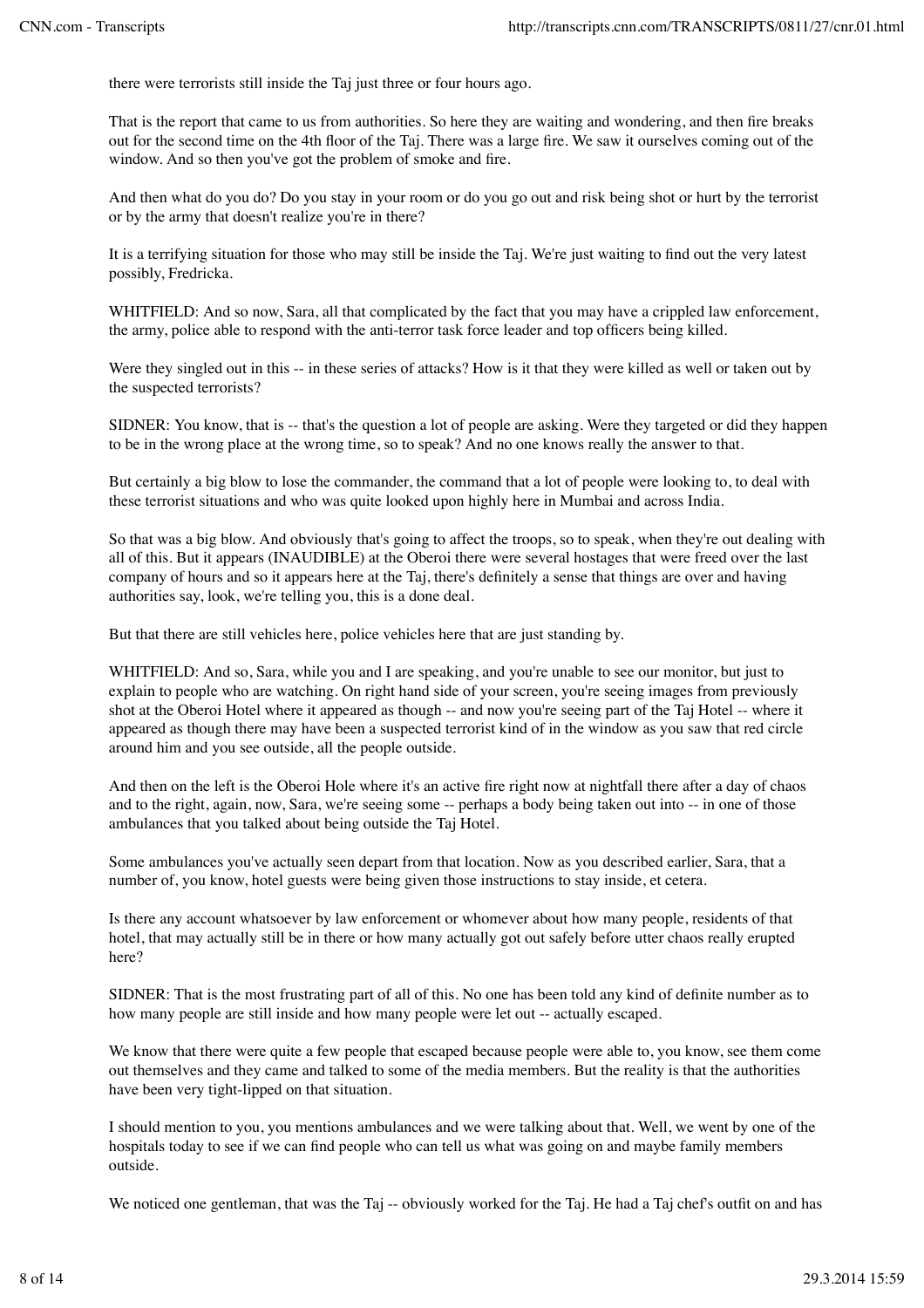still -- had, you know, the blood sort of splattered on his outfit, on his shirt, coming out, and (INAUDIBLE).

We did hear a few people talking about, you know, bodies inside the hospitals, because some of the hospitals were also attacked. This has just been a real nightmare that doesn't seem to want to end for the people of Mumbai and for foreigners who were targeted in all of this.

WHITFIELD: And Sara, while you and I are talking, while you're at the Taj Hotel, a few blocks away from the Oberoi Hotel, is the skyscraper or taller tower that we're looking at right now. Our latest information is that while there's a fire under way, even though the images that you're seeing right now appear to be daytime images, right now it is nightfall. There are some live images of a fire that we've been able to show you as we've been speaking here.

30, we believe, are trapped in the Oberoi Hotel, roughly on the fourth floor, where that fire is that you saw earlier. We'll be bringing you those live pictures again in a moment. Right now, we're looking at some images that were shot earlier at the Oberoi Hotel. Relatively tall looking building. Earlier you saw perhaps some language here on the screen from our affiliate there in Mumbai that there is a 19th floor so we know that this building is at least that tall, according to our affiliate there.

And then these images here, Sara, that we're able to see is a number of people, some what appear to be passers-by, some who appear to be army or even representative of law enforcement. And then, we're also seeing kind of a hodgepodge of images of the ambulances that you referred to earlier, Sara.

So, a moment ago, about roughly 30 minutes ago when we went to you live, it was a pretty chaotic scene. A number of people were taking out their frustration seemingly on you. It's very quiet where you are right now. Can you describe the scene where you are outside the Taj Hotel?

SIDNER: Yes. I had mentioned after having that happen, and there still quite a few people milling about and people start to run and they'll push, and it is not unusual here in India for stampedes to happen because there are millions. This city is like 19 million, 20 million people. So, you can imagine how big the crowds get at times.

So, I've gotten myself into a safe area, into a car, locked the doors and I'm looking at the Taj from our van that is directly parked right near the area where we're going live to keep myself away from that, because obviously it's very difficult to report when people are pounding on you and trying to grab you and that sort of thing.

So, I am looking right now at a picture, or kind of picture at -- at the Taj (INAUDIBLE), and it's still lit up. There are still, you know, some police vehicles outside. Like it's really quiet at the Taj. Around the Taj, there are some people that are still milling about and causing a bit of trouble and just overexcited.

# (CROSSTALK)

WHITFIELD: And is there still fire at the Taj? We're looking at images shot earlier at the Taj. Still fire there?

#### SIDNER: Yes.

WHITFIELD: Yes. OK, because unable to put it out because you've got an active scene.

SIDNER: Yes. There is still smoke at the Taj. Even though you're not seeing flames, but you're definitely seeing some dark smoke coming out from that fourth floor. And that was -- we're live with that with you (INAUDIBLE). And the fourth floor windows blew out. The fourth floor blew out. But, yes, there's still an active scene here. It's certainly -- to me, it's certainly not completely over. When you have, you know, flames or at least smoke coming out of a building, it can't be done just yet.

WHITFIELD: All right. Devastating, heartbreaking images coming out of Mumbai, India. Sara Sidner, there, thanks so much. We'll be checking back with you. She's outside the Taj Hotel, which is an active scene right now even though some authorities have told Sara that it is over. Unclear what that means -- whether there have been terrorists that have been taken done, whether they've been apprehended, whether a law enforcement authorities have been able to secure the 105-year-old hotel where earlier there were explosions. There were many people who are killed at that hotel.

In all now we understand 125 people have been killed at various site there throughout Mumbai. Oberoi Hotel,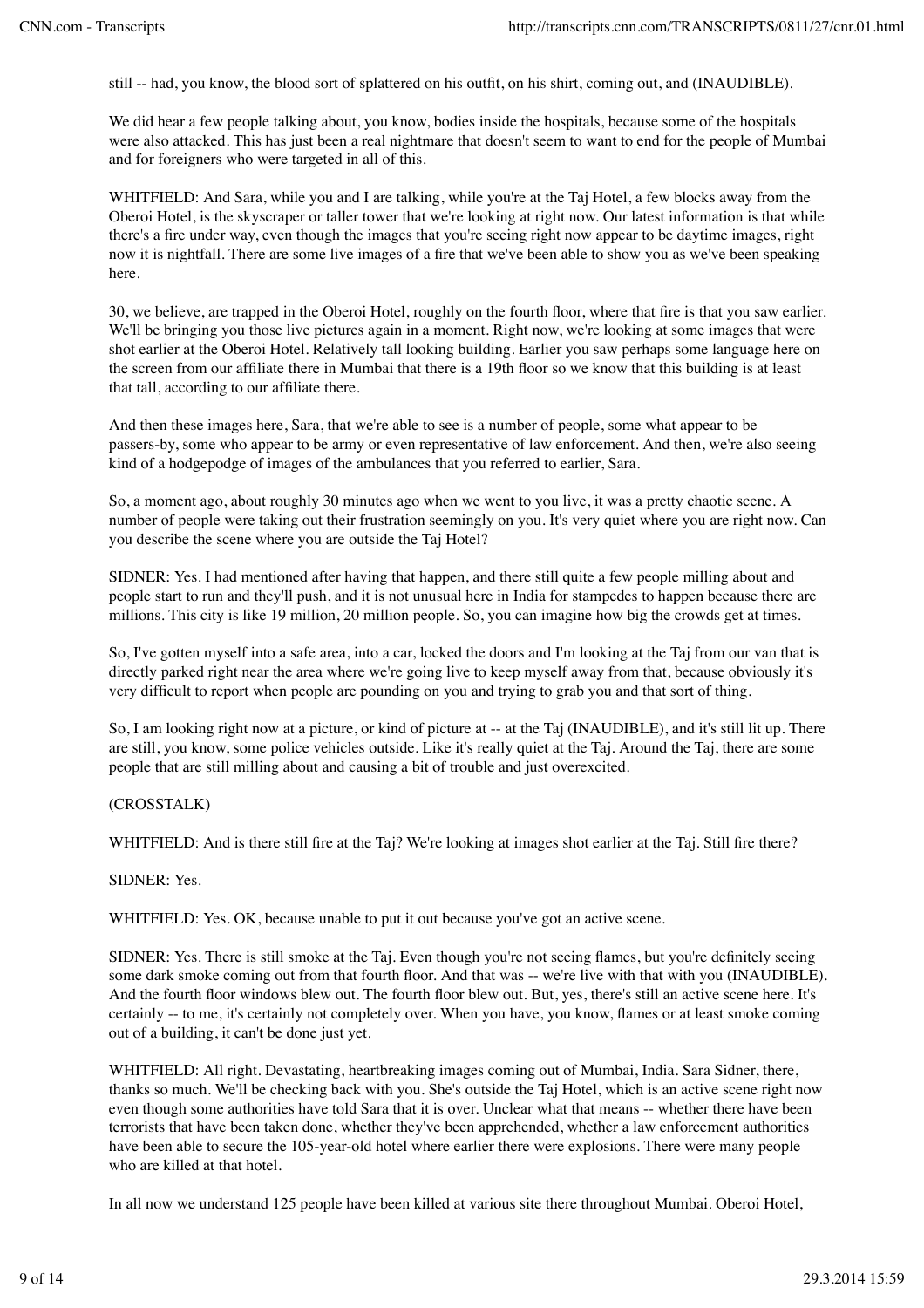also another location, where now active fire scene. And we understand 30 people are trapped in the Oberoi Hotel, which is a few blocks away from the Taj Hotel. Hospitals targeted, train station as well. We have reaction coming from the U.S. State Department, from the White House, as well as Chicago, from President-elect Obama's office. We'll be bringing all that to you, right here in the NEWSROOM, right after this.

## (COMMERCIAL BREAK)

WHITFIELD: Deadly explosions and hostage taking in many locations there, Mumbai. We want to join our affiliate IBN News there in Mumbai to hear their reporting.

## (BEGIN VIDEO CLIP)

VOICE OF YOGITA LIMAYE, CNN-IBN CORRESPONDENT: A big explosion. Not like a grenade blast or anything like that -- much, much bigger. We can't see anything from this phase of the hotel. That (INAUDIBLE). Perhaps something might be seen from the one that faces Colaba Causeway. The fires are being put out at this point, but obviously the operations on still inside. Police vehicles, ambulances parked at the entrance of the hotel. Extra forces had been put into the hotel as well. So operations still very much on here at the Taj Mahal Hotel as reports that we had been getting.

VOICE OF UNIDENTIFIED CNN-IBN CORRESPONDENT: Right. OK, let's stay with the pictures, both at the Taj and Oberoi. Use them in a double screen on both sides, the two images (INAUDIBLE) of Mumbai. Quick comments at the moment (INAUDIBLE), someone who perhaps has spent many nights at the Taj and the Oberoi. It must shock you. It must leave you as a Mumbai shock.

### (END VIDEO CLIP)

WHITFIELD: All right. You're listening to live reporting there from our affiliate IBN News there in Mumbai, and they're talking about another explosion that is taking place at the Taj Mahal Hotel there in Mumbai, and that's exactly where we find our Sara Sidner. You've been hearing from her all morning on her reporting.

Sara, from where you are, did you hear explosions?

SIDNER: Yes, I just barely jumped out of the car. It was so loud. (INAUDIBLE), and then we opened the doors and jumped out to see what happened. A very loud bang, similar to the six loud explosions that we heard about four hours ago.

And so, we're now -- we're all out of the car and we're all looking at the Taj. The scene is still the same, though, there are fire trucks that are now putting water into that window that is still smoking -- the one that was burning a few hours ago. So, they're now splashing it with water, but another bang. And after hearing from one of the members of the army that this was quote/unquote, "over," that wasn't sound over to me.

I don't know why there was that loud noise and what it means, but certainly there's been another, either it's the army making this loud bang for an effect or there's something else more dire going on inside the Taj. It's a wait and see situation. But yes, we just heard the seventh and the last blast.

WHITFIELD: So seven now explosions taking place at the Taj Hotel alone there. Many while you have been there reporting. Can you describe kind of the scene on the ground there, whereas earlier we saw an awful lot of people, whether they were just onlookers or people who worked at the hotel and wanted to continue to see what was going on, who might be out there now?

SIDNER: It's onlookers. And that is something that actually is -- happens all over India. There are, you know, millions of people and there are many people who are just really interested in kind of trying to stand around and watch and see what's go on.

So, there are probably 300 onlookers that are milling about, watching. And then the rest of the people here are media. And every now and then, the police are coming in and moving the onlookers out of the area and trying to get them away after what happened to us a few moments ago. So basically, at this point, you've got about 300 people (INAUDIBLE), and then several members of the media all with their cameras pointed at center at the Taj, wondering what that loud explosion was.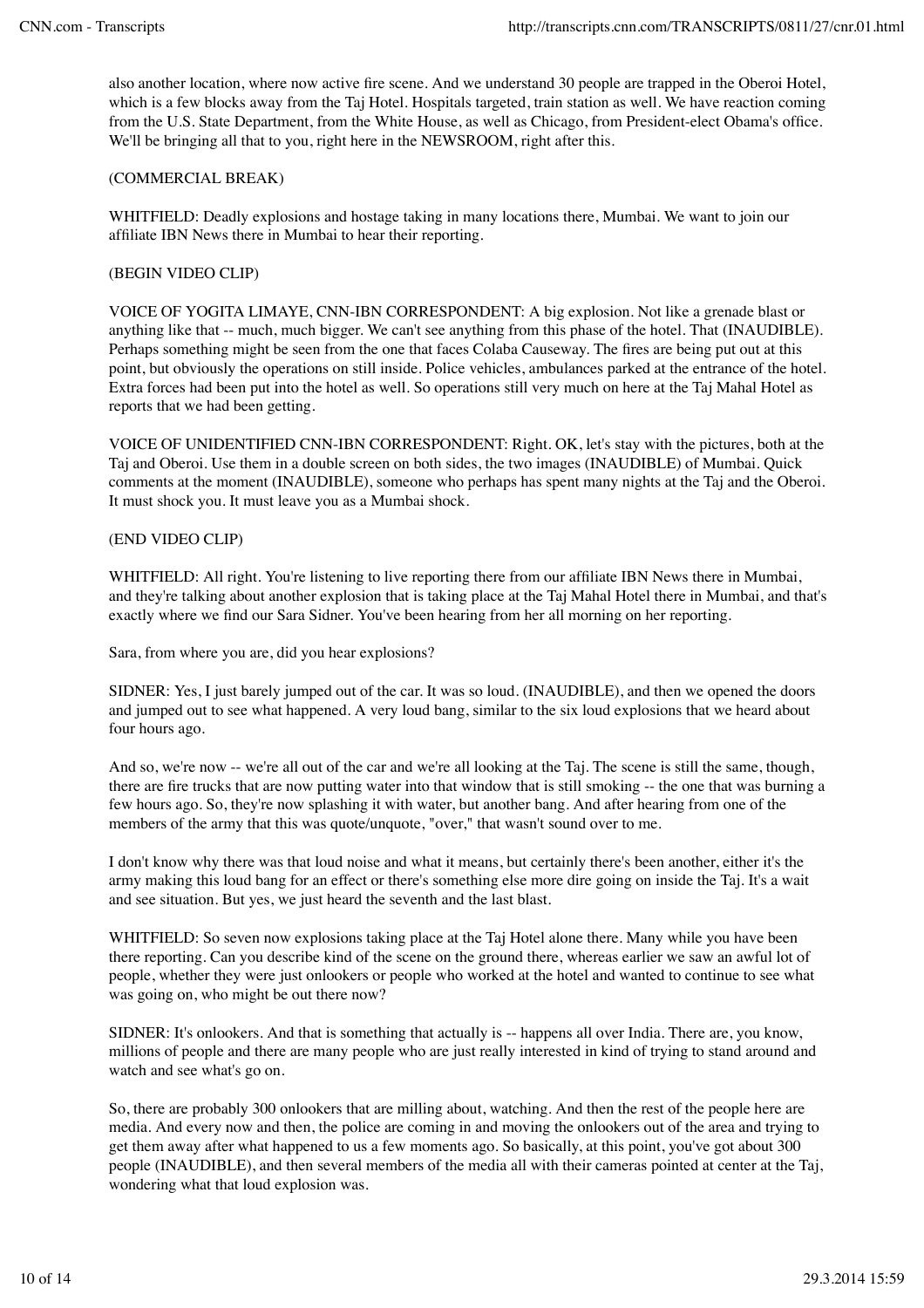WHITFIELD: And in fact, Sara, I want to ask you about reinforcements if you -- you know, in the amount of time that you've been out there outside the Taj Hotel, while we look at some of the indoor imagery of what's taken place in the Taj Hotel with law enforcement coming in, sweeping the halls. And on the right of the screen, we're looking at live pictures of the Oberoi Hotel, a few blocks away where a fire is underway we believe on the fourth floor, and there may be 30 people trapped.

I wonder from you vantage point, have you been seeing a lot more reinforcements coming in? We know that the task force or anti-terror task force has been crippled, possibly, by these terrorist taking out some of the top leaders. But have you seen reinforcements of army or city police, law enforcement coming in to help get a handle of this situation at the Taj Hotel?

SIDNER: No, actually. We saw a lot of the members coming in droves, basically. A couple of hours ago, they were just milling out, you know, one after the other, with their guns first pointed down in a more relax position, leaving the area. So, they may have been sort of coordinating themselves around the outside, but they were, you know, much closer moments ago. And they left.

So now we're wondering what we're hearing -- I don't know if you can hear about a few sirens going off, that's an ambulance siren going off. And there are -- one, two, three, four, five, six ambulances that are still sitting here.

What is odd, Fredricka, is that, you know, Mumbai is a city that is (INAUDIBLE) it's bustling, millions of people here. And it's very much an incredible city to see and sort of feel and breathe. And yet, we've only seen two fire brigades, and this is an enormous hotel that obviously is still has many hot spots. So it seems that there isn't enough infrastructure, there isn't enough personnel apparently, to deal with some of this -- sort of this going on.

WHITFIELD: Yes. And clearly, because it's an active hostage taking, even though I know some of the sources earlier told you that it's over. It's clearly not over because we just heard another explosion. You just heard another explosion. You know, we're talking about, you know, historic landmark, an opulent hotel which kings, presidents, top business people, celebrities, have stayed in this hotel. It really is a prize jewel of Mumbai.

And even if you haven't been to India, you've heard of it, you know of it. So the psychology here of why this would be a target and the people that would stay at this hotel, do you believe or do you believe sources there seem to think that the target was not necessarily a hotel but the clientele at that location?

SIDNER: If you listen to some of the witnesses who have talked today, they have said things such as, look, they were looking for specific people, they were asking about people with American passports and people with British passports. That gives you some idea as to what was going on here.

And obviously, these five-star hotels are frequented by people from - foreigners, basically, who come from out of town and want to see the most beautiful place and they have the money to pay for it. These are not by any means cheap hotels. They are very expensive to stay in. And so, you do have to wonder whether it is in a situation of going in and knowing the clientele's going to be such, but it's also the massive and the beauty and the historic background on this hotel may also be of significance. And all of that will have to be flushed out by authorities at some point.

WHITFIELD: Sara Sidner outside the Taj Mahal Hotel where we understand now, a series of explosions taking place there at that the hotel and at many locations throughout Mumbai, also known as Bombay, at the Oberoi Hotel. Also seeing images to the right of your screen of active fire that was taking place at the Taj Hotel earlier and we understand from Sara, it is still burning as well. At least they're seeing smoke. 125 people have been killed. And more than 300 wounded. Law enforcement sending conflicting messages to our reporters there on the ground about whether this is over at the Taj Hotel. But clearly it must not be. Our Sara Sidner hearing the explosions, feeling an explosion just within the past 15 minutes.

Our Paula Newton is in London, also watching the situation from where you are. What are your sources telling you, Paula?

PAULA NEWTON, CNN INTERNATIONAL SECURITY CORRESPONDENT: Substantially, I think just to try and help Sara out there on the ground. What seems to be happening here is that the local commanders on the ground are giving conflicting information, both to the Indian authorities and the British authorities.

Here, we are told that in fact, still at both hotels, there could be at least three or four terrorists still holding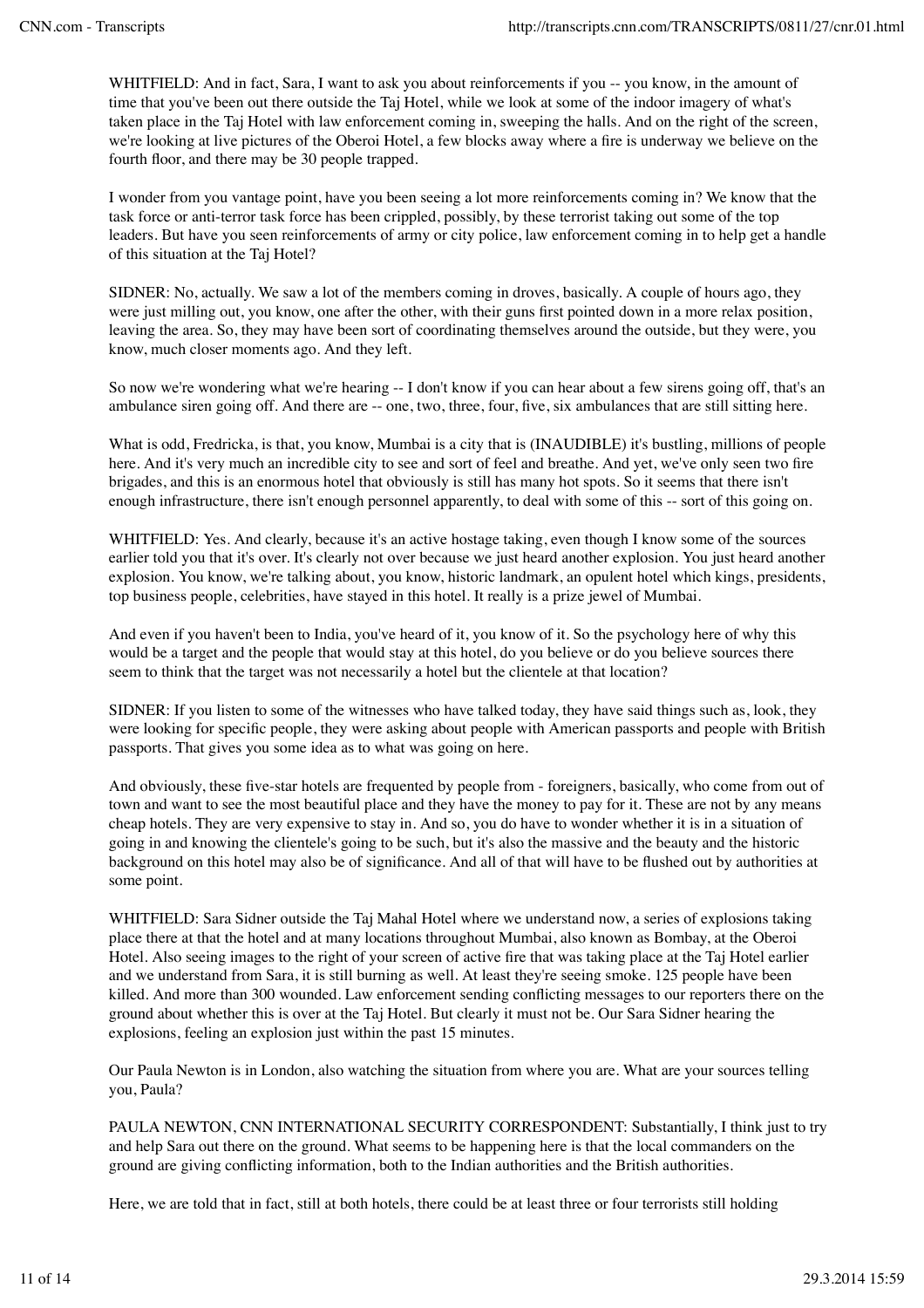hostages. They are unclear as to the number of hostages, possibly between 20 and 30 still. They are not clear how many of those hostages are foreigners.

As well, local commanders are telling authorities here that they believe that those terrorists still are in possession of lots of ammunition and lots of explosives. That could possibly explain what is going on outside the hotel right now and what Sara is hearing.

Further to this, we have unconfirmed reports, and again, the local commanders cannot get an accurate read on this on the ground for American and British authorities, which is why I'm just imparting what they are being told. And that, is that there possibly are American and British bank employees amongst the hostages.

Again, the local commander says he cannot confirm this to the British authority. This is what he's been told. This is what he's hearing. Again, you can appreciate we're not exactly sure the military or the police on the ground, what kind of communication they have with anyone in the hotel. This is what they're speculating on for the authorities here and this is what I'm imparting to you.

As well, the MV Alpha is what has been -- that's a ship, a Karachi-based ship apparently according to the Indian government has now been boarded by the Indians. The Indian government is following a plot line that goes likes this. That the MF Alpha basically sailed off the Mumbai Coast and that from that ship dispatched three smaller speed boats laden with explosive, automatic weapons and a lot of other weaponry, and they came ashore and launched these attacks really from the water there.

It was these initial skiffs that they had along the water. They have unconfirmed reports that there is some CCTV footage of this happening. I have not seen it releases and no one can confirm that it exists. This is the kind of information right now that the Indian authorities are working on. Further to that, there are at least, they're saying, 12 foreigners dead. Indians right now are saying that there are six Austrians, five Italians and at least one Australian among the 101 dead.

WHITFIELD: Wow. That's an incredible amount of information there, Paula. So, possibly, you know, some analysts were trying to surmise who could be responsible, who could be behind this group, that it could more likely be foreigners, but now with this kind of possible scenario, you're setting up, they could possibly be folks in country, terrorists who may, may, underscore, according to Paula's reporting there, they may have been on board a ship and then released smaller boats or skiffs, speed boats heading towards there.

NEWTON: Speed boats going very, very quickly.

WHITFIELD: Yes, and loaded with ammunition and personnel.

# (CROSSTALK)

NEWTON: And Fredricka, I just want to -- I just want to stress here. American and British authorities cannot confirm any of this. They are saying this is what Indian officials are telling them. Without actually having their own intelligence on the ground right now, they're listening to the Indian authority and this is what they're telling them.

They're not saying that any of this is true and this is how it went on. They're saying this is what the Indians are acting on right now. This is how they believe the plot unfolded.

Also, the Indians already -- Indian government already warning them, look, we believe there could be American and U.S. bank employees among the hostages. We don't know for sure. Again, because of the communication. Appreciate that the local commanders on the ground are telling the emergency services people there in the capital, and also in Deli, trying to keep the government informed of what's going on, and those officials are then imparting this information, both to the White House, to the Pentagon and here to Britain today.

WHITFIELD: Do you know whether or not British authorities would be offering any kind of assistance? Are they in a position to offer --

#### (CROSSTALK)

NEWTON: They are most definitely -- they are most definitely, and right now, a team from Scotland Yard is on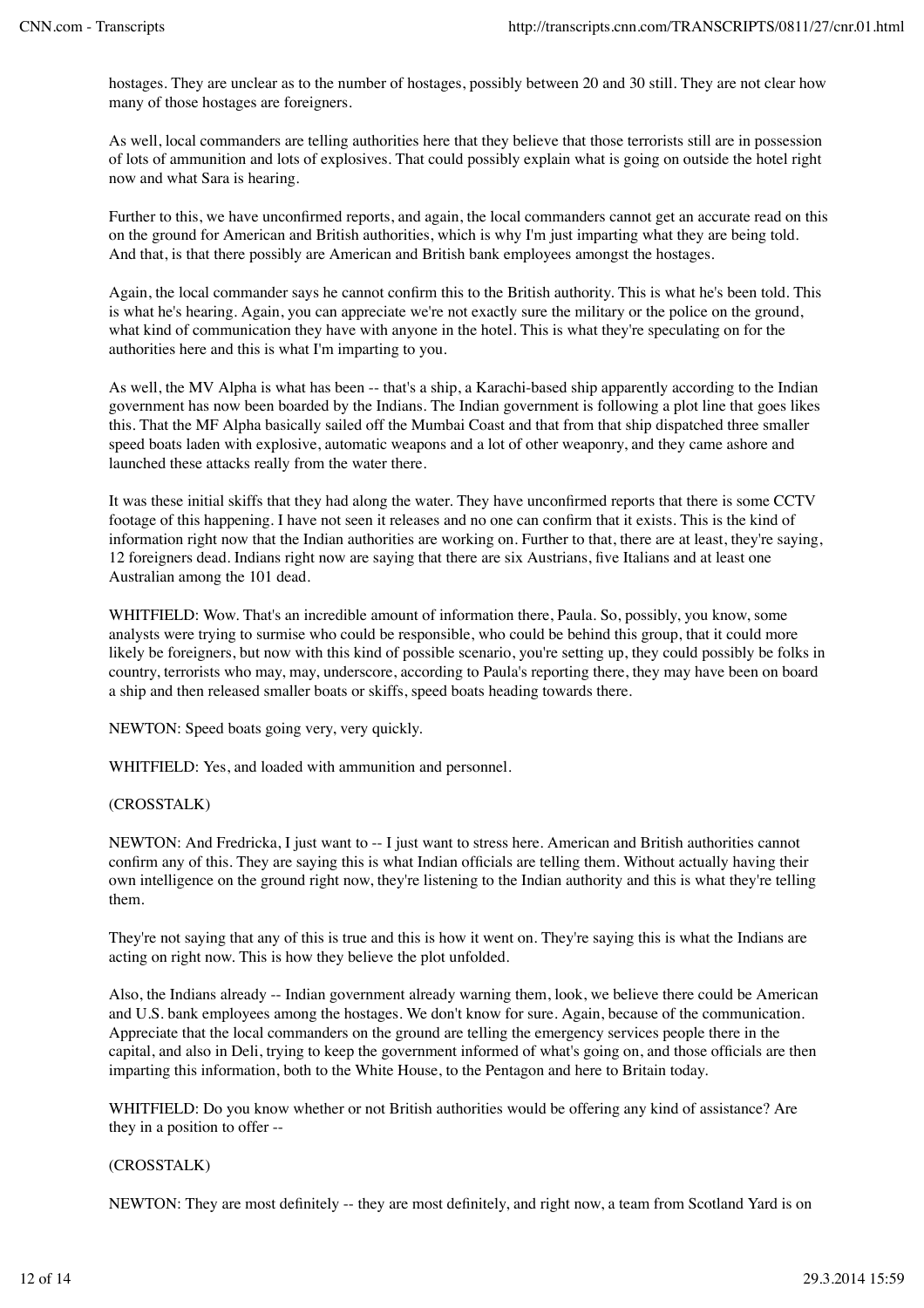their way there. And I'll tell you why. They have been following, certainly, the progression of Kashmir certainly from here. There's a very large Indian and Pakistani community here in Britain. So, it's not just the invaluable counterterrorism information that those officers in Scotland Yard have, but they are intimately knowledgeable about the conflict there in Kashmir because they deal with it in the communities here. And I think the Indians will find that that had been valuable help.

WHITFIELD: All right. Paula Newton, thanks so much from London. We're going to continue to keep you abreast of all that's taking place. A whole lot of moving parts here on what is still a very active hostage-taking, explosions taking place in Mumbai, also known as Bombay. At least 10 sites targeted throughout the day there. It is now nightfall. And you're looking at live images on the right-hand side of your screen at the Oberoi Hotel, where fire is believed to be under way on possibly the fourth floor. And as many as 30 people trapped. Much more information straight ahead here in the NEWSROOM.

# (COMMERCIAL BREAK)

WHITFIELD: All right. We're continuing to watch the unfolding situation in Mumbai, India, where a series of terrorist attacks began about 22 hours ago and it's still an active scene right now. You're looking at images of fire taking place at the Oberoi Hotel. Fire is still underway. Unconfirmed reports at this moment that U.S. and British bank employees may be among the possibly up to 30 people being held hostage. U.S. authorities have not confirmed that.

Indian authorities are also saying the attackers may have come to the Mumbai Coast by boat, then boarded speed boats to get even closer, initially starting off from a very large ship and then to those speedboats. And police now saying 125 people are dead from a series of explosions at up to ten locations in Mumbai and another 327 people wounded.

We want to take you to this account from a reporter from our affiliate IBN there out of Mumbai, filed just a few moments ago.

# (BEGIN VIDEO CLIP)

UNIDENTIFIED MALE: That's indeed looking very, very strong. In fact, what was happening right now is that they are trying to -- in fact, I'm not too sure if I'm able to hear gunshots perhaps right now. It's a little difficult to understand. There is a -- there is a bit of some sort of sound that just came from that direction. But, yes, you're right.

Unfortunately, we can't see the fire from this particular angle. But right at the end of that building, that short building, just behind that is where the fire is raging. And what we've been told is that -- whether it is -- it could really -- we don't know the real cause of that fire. But it could very well be divisionary tactic.

Yes, I think I am hearing some gunshots that are coming in from that particular direction. So, those are some of the gunshots that are coming in after a lull that was here for a while, really. So clearly, you never know there could really be perhaps -- this particular fire could be a diversionary tactic that has been used, but it's not clear by which side, really, but yes.

The fact is that there is a fire and there is firing that is going on simultaneously. So, things relatively tense, but also let me tell you that we are getting news that a majority of the hotel has been scanned, lots of people have been rescued. Lots of people have already trickled out of the Oberoi Hotel. There are still some hostages which are left.

And you know, sources have been telling us from inside that, they are nearing the end of that operation. However, there are some last- minute photos. And remember, (INAUDIBLE) pointed out, this last strike is perhaps the most difficult because everyone would be saving the best for the last -- best would be the wrong word to use in this situation. But what I meant by that was that, you know, all the ammunition that they have, they would have gathered that by now. We were told that they had -- they were in possession of grenades. They would be saving all that for the end, really, to try and counter that final assault that would be undertaken by the security forces.

UNIDENTIFIED MALE: Yes, the last few hours, the final assault often turns out to be the most crucial and of course the most tense. As a general officer commanding indicated to us, it looks like it's a long light. We are going to go past 24 hours.